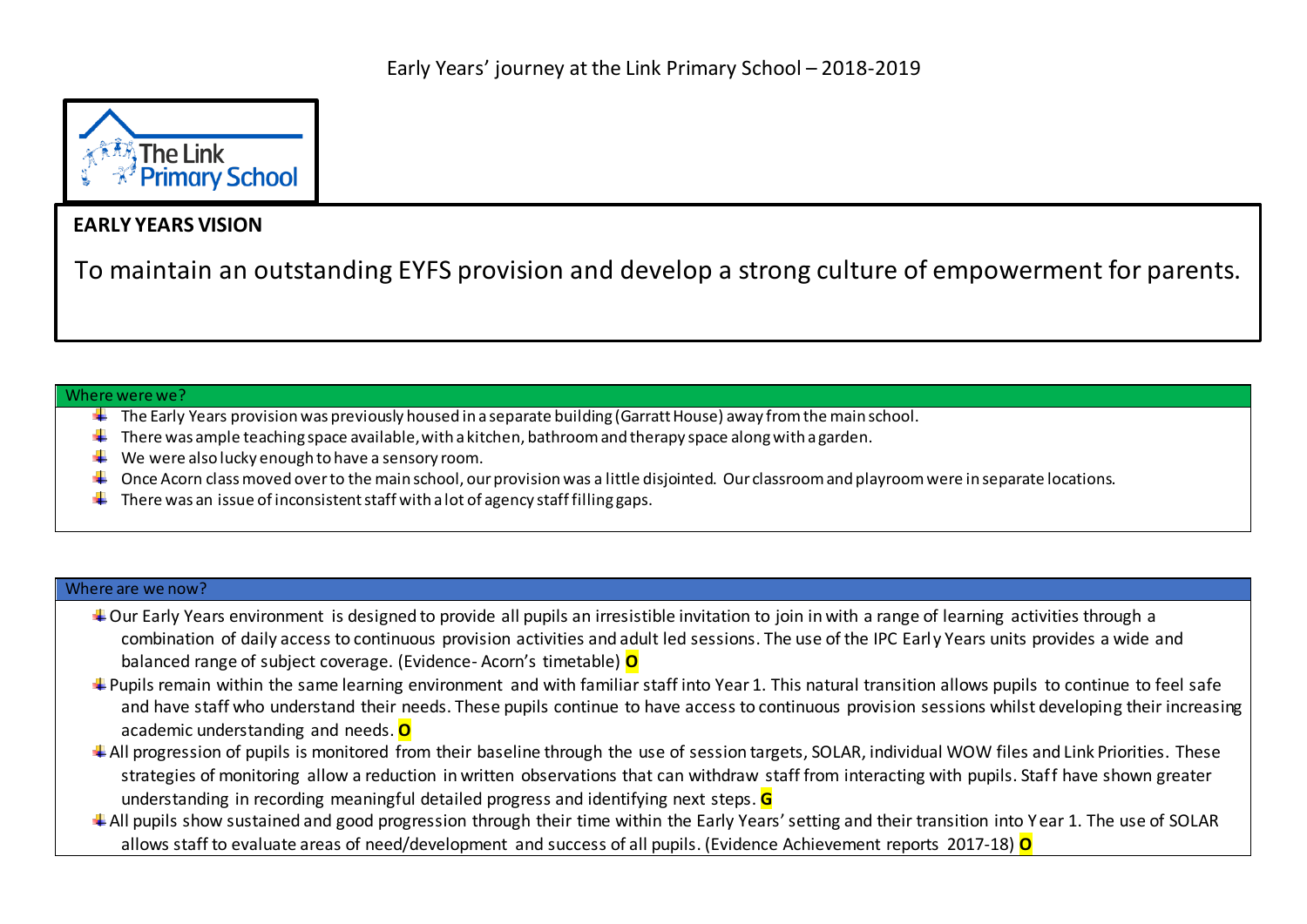- ↓ The 2 additional continuous provision environments (Early Years' Playroom and Early Years' garden) are highly stimulating. Each of the continuous provision areas are organized daily by staff to incorporate children's interests as well as enrich with activities that address all areas of the EYFS framework as well as linked with the curriculum topics and generalising skills learnt in adult led activities. (Evidence- Continuous provision plan) **O**
- All staff understand the importance of child centred learning and understand their role of educators to all pupils. This provides a consistent team of class teacher, SSAs and therapists who all work towards the same goals and understand the pupil as an individual. Regular team meetings and target discussions take place with all staff involved. **O**
- Parental involvement and engagement is encouraged by all team members and SLT. Parents are welcomed to attend activities throughout the school year to build relationships with the school team. Interactions are continued upon a daily basis through home school communication books as well as IEP and EHCP meetings over the year. All pupils in Early Years have a photo book which they take home weekly to show the activities they are undertaking at school. **G**
- $\pm$ All areas of the Early Years environment is risk assessed by the class teacher, class team and site manager on a daily basis. A robust system of identifying potential risks to each pupil through individual risk assessments means that pupils are kept safe and secure in their play. All pupils' with medical needs such as allergies have a care plan which is shared with all of the team and activities are adapted to be sensitive to these needs. (evidence- Individual Risk Assessments and EYFS risk assessment) **O**
- $\bigstar$ Pupils with behaviours that challenge are supported by a key small team of staff from the whole class team to provide consistency and generalization of strategies to aiding their ownership of positive behavior strategies and as necessary Positive Behaviour Strategy Plans are written by the whole team. **O**
- $\bigstar$ Pupils entering the Early Year's environment are supported daily by the Zones of Regulation ® to begin expressing their emotions and regulation needs from an early stage to encourage ownership and understanding of their self-control as well as their social understanding of interactions with others. (evidence- Pupils' WOW files/ Link Priorities) **O**
- The SLT and Governors are committed to providing the best environment and resources for Early Years and the recent redevelopment works have allowed the Early Years provision to become a self-contained unit which promotes safe transitions and free flow to activities. The value of Early Intervention and adapted transition into whole school activities is recognised by the whole school community which allows a calm and planned transition of all pupils into the wider school community. **O**

## Where do we want to be?

EY 1 The learning culture of the Early Year's staff to be consistently high across the whole team with a strong understanding of assessment for learning with the ability to capture learning within the Early Years Curriculum model.

EY 2 Development of a bespoke parental support package that will enable home and school to work effectively and consistently for each child.

EY 3 Own school EYFS framework designed for pupils with SEND and inconsistent profiles to ensure recorded progress matches actual progress.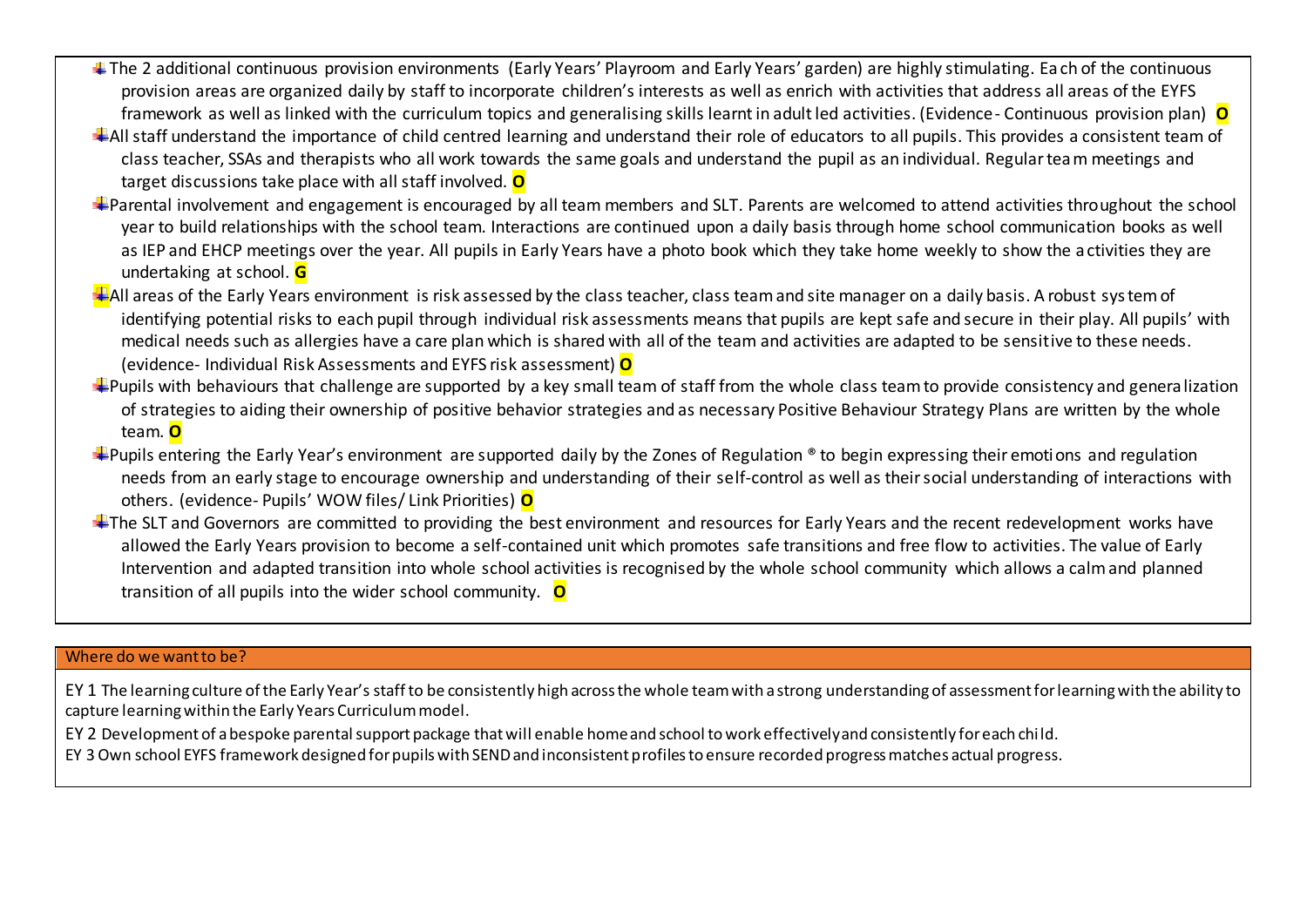| How will we get there?                                                                                                                                                                                                                                                |                                                                                                                                                                                                                                                                                                                                                                                                                                                                                                                              |                                            |                                          |                                                                                                                                                                                                                                                                                                                                                                                                                    |
|-----------------------------------------------------------------------------------------------------------------------------------------------------------------------------------------------------------------------------------------------------------------------|------------------------------------------------------------------------------------------------------------------------------------------------------------------------------------------------------------------------------------------------------------------------------------------------------------------------------------------------------------------------------------------------------------------------------------------------------------------------------------------------------------------------------|--------------------------------------------|------------------------------------------|--------------------------------------------------------------------------------------------------------------------------------------------------------------------------------------------------------------------------------------------------------------------------------------------------------------------------------------------------------------------------------------------------------------------|
| Target                                                                                                                                                                                                                                                                | Action                                                                                                                                                                                                                                                                                                                                                                                                                                                                                                                       | Lead                                       | Timescale                                | Impact (by July 2019)                                                                                                                                                                                                                                                                                                                                                                                              |
| The learning culture<br>of the Early Year's<br>staff to be<br>consistently high<br>across the whole<br>team with a strong<br>understanding of<br>assessment for<br>learning with the<br>ability to capture<br>learning within the<br>Early Years<br>Curriculum model. | Lesson observation week to focus on the school<br>$\bullet$<br>marking policy, use of support assistants and<br>independent learning.                                                                                                                                                                                                                                                                                                                                                                                        | Sandy                                      | November 18                              | Score of high good 2a in the work<br>$\bullet$<br>scrutiny / lesson observation aspects of<br>the Teacher Evaluation Schedule.                                                                                                                                                                                                                                                                                     |
|                                                                                                                                                                                                                                                                       | Training for class team on outcomes of lesson<br>observation week. (Understanding progression steps in<br>English and Maths / grading pupil's on SOLAR).<br>Develop a class action plan to improve the use of the<br>school marking policy.<br>Evaluate impact of action plan and identify and implement<br>additional support strategies for staff that require<br>improvement to eliminate within class variation.                                                                                                         | Melanie<br>Eleni<br>Melanie<br>Eleni       | November 18<br>March 19                  | Lesson observation scores and learning<br>walk scores for support assistant teams<br>to average a solid 2b by the end of the<br>year.<br>80% of support assistants identified as<br>$\bullet$<br>requiring improvement in the area of<br>assessment for learning in the Autumn<br>term to have made at least one step of<br>improvement by the end of the                                                          |
|                                                                                                                                                                                                                                                                       |                                                                                                                                                                                                                                                                                                                                                                                                                                                                                                                              |                                            |                                          | academicyear.<br>Learning walks and "wow files" will evidence the<br>growing class "learning culture" as the year<br>progresses.                                                                                                                                                                                                                                                                                   |
| Development of a<br>bespoke parental<br>support package that<br>will enable home and<br>school to work<br>effectively and<br>consistently for each<br>child.                                                                                                          | Home visits<br>$\bullet$<br>- Initial home visit<br>-6 week follow up phone call<br>-Further home visit if necessary                                                                                                                                                                                                                                                                                                                                                                                                         | Melanie<br>Eleni<br>Jill<br>Carolyn<br>Sam | Autumn 2018/<br>Spring2019               | Parents will feel supported, happy and<br>$\bullet$<br>confident.<br>Parents will be willing to try different<br>$\bullet$<br>strategies.<br>Parents will feellike part of a supportive                                                                                                                                                                                                                            |
|                                                                                                                                                                                                                                                                       | Devise bespoke packages of support for parents as a<br>result of the Home Visits e.g. style of home/school<br>communication best suited to them, support for<br>diagnosis acceptance, helpful strategies and resources.<br>Parent Liaison<br>-Provide support and information about services<br>available within their local authority.<br>-Provide a regular drop in session tailored to parents'<br>needs, e.g. information on benefit entitlement, respite<br>care, process of getting a diagnosis, help filling in forms |                                            | Summer 2019<br>community.<br>Autumn 2019 | Parents will trust in us as a school to<br>provide the best care for their child and<br>support for their family.<br>Pupils will benefit from a positive home<br>school partnership with both school and<br>parents delivering the same strategies to<br>support learning and development.<br>Pupils will feel the value of diagnosis<br>acceptance as parents will feel supported in<br>their child's care needs. |